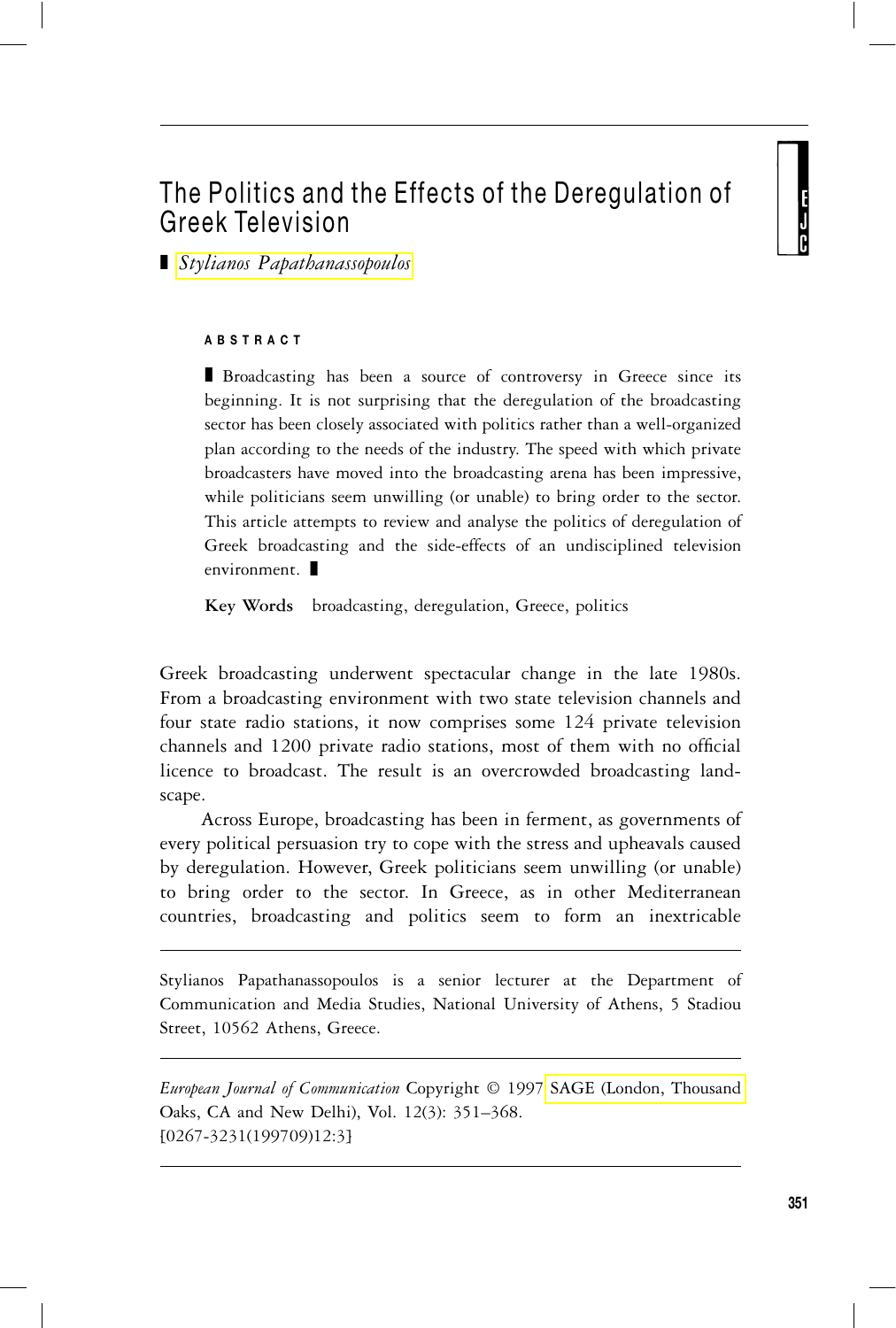relationship. As with most European countries, the imminent deregulation of Greek broadcasting has been associated with partisan goals and has eventually led to a haphazard reaction oriented around current politics, rather than a coherent plan. Broadcasting in Greece has been a source of political controversy since its beginning. Thus, it is not surprising that the new broadcasting environment has made its debut amid heated argument. The impetus for broadcasting change has been neither strong government policy nor masses of public investment, but political expediency.

The result is that Greece has undergone a broadcasting commercialization, adopting a market solution with more channels, more advertising, more programme imports and more politics. This article attempts to offer an account of the politics surrounding the deregulation of Greek broadcasting and to assess some 'side-effects' of the audiovisual landscape's new order.

# **The media and the state in Greece**

Most politicians admit that control over the media equals political power. Everyone wants a piece of the cake, and nobody wants to give it away. To understand the effects of the haphazard deregulation of Greek broadcasting, one must examine the relationship between the state and the media in Greece. Broadcasting has a symbiotic relationship with the political controversies of the country – both radio and television were born and established under the dictatorships of modern Greece's troubled history. Radio was formed in the late 1930s under the Metaxas dictatorship and television in the mid-1960s under the Colonels (1967–74). Consequently, both radio and television were regarded as 'arms of the state'. Moreover, the whole debate about the electronic state media in Greece focused on governmental control and interference in television programmes (Papathanassopoulos, 1989: 29–35). This condition became part of post-dictatorship ritualized politics. Since parliament was re-established, the Conservatives and Socialists have dominated the political scene, both accusing one another of too much governmental control over state broadcasting media.

This situation has largely arisen from the tensions in Greek society since the Second World War. These tensions, combined with the absence of a strong civil society, have made the state an autonomous and dominant factor in Greek society. Mouzelis points out that this situation has been associated with a weak atrophied civil society where the state has to take on additional politico-ideological functions (Mouzelis, 1980: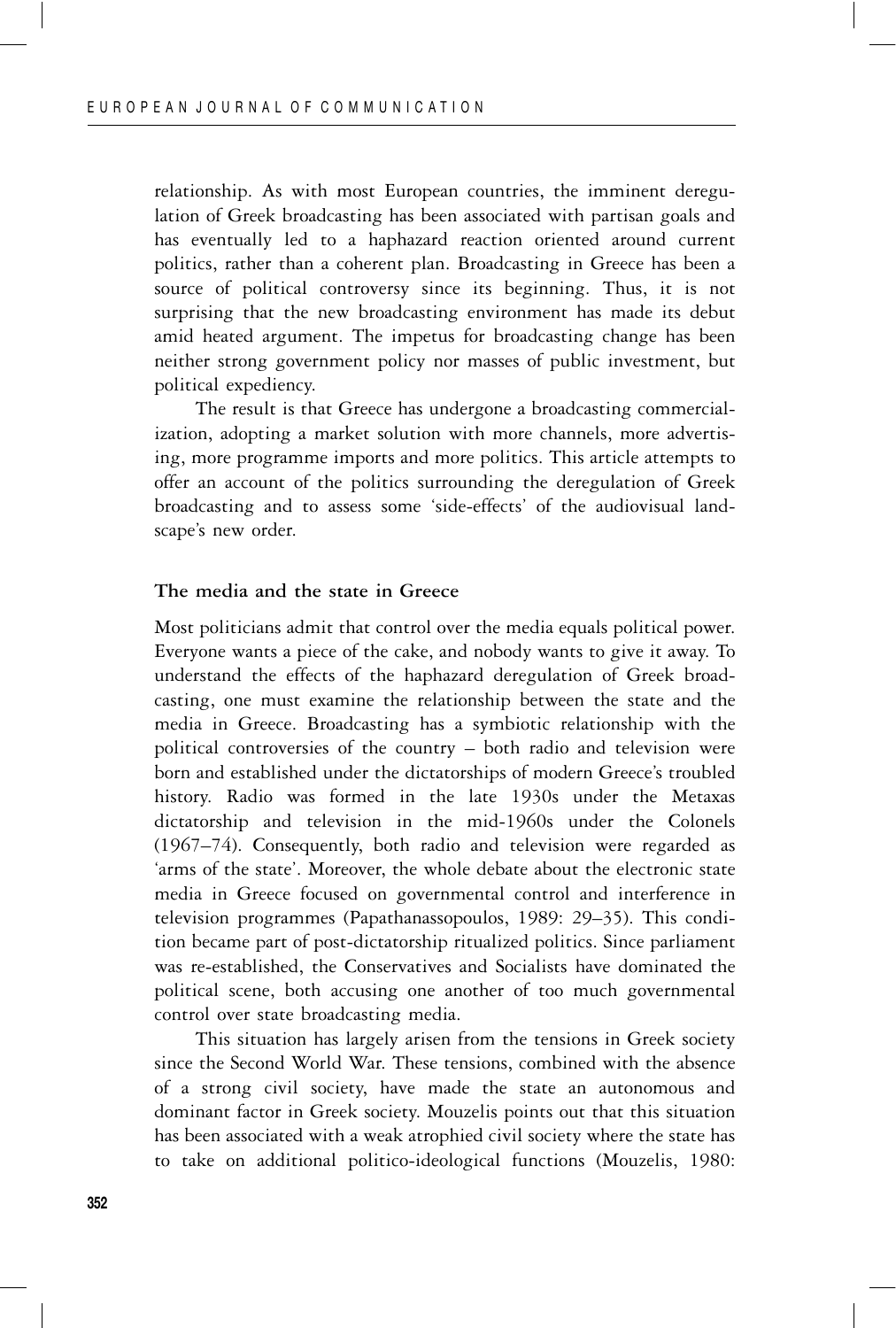261–4). This makes the system less self-regulatory than in cases of developed capitalism, for example in Britain or the US. The lack of selfregulation is also noticeable at the level of politico-ideological superstructure, because in a weak civil society even the economically dominant classes do not manage to form well-organized and cohesive pressure groups. Mouzelis notes that because of the persistence of patronage politics, even bourgeois parties and interest groups are articulated within the state machinery in a clientist/personalistic manner (Mouzelis, 1980: 263). This led the state to promote the interests of particular types of capital rather than the interests of capital as a whole. Therefore, the lack of self-regulation makes the state intervene in the politico-ideological sphere and, thus, diffuse its repressive mechanisms. The fact that the state plays a decisive role in the formation of the Greek economy and policy illustrates the state's relative autonomy from its society (Mouzelis, 1987; Tsoukalas, 1981). It is not accidental, therefore, that there has been such strict control over the broadcasting media in Greece (Papathanassopoulos, 1990: 338–9).

Looking at the mass communication sector, the strong state, in its role as a rule-maker, defines the extent of the relative autonomy it is willing to grant to the media. Even in the case of the press, which enjoys a liberal regime, the state defines press autonomy. This can also be observed in the press laws or in the cases of national emergency where the state reserves the right to reduce press autonomy. In a more indirect, but efficient way the state acts to enforce these formal rules, as well as to enforce the unwritten rules of power politics by using a wide range of means of intervention at its disposal (courts, censorship, suspension of publication or even indirect financial aid). In broadcasting, as noted, the state used not only to intervene, but also to be the active agent.

Greek broadcasting was established, as in most European countries, as a state monopoly. This was inevitable since both radio and television were established during dictatorial periods of modern Greek history. However, the state monopoly remained after the restoration of parliament in 1974. According to the Constitution of 1975, 'radio and television will be under the direct control of the state', although direct control need not necessarily mean state monopoly (Alivizatos, 1986; Dagtoglou, 1989; Venizelos, 1989). State monopoly was justified on the grounds of the limited frequencies available as well as by the need to provide full coverage in such a mountainous country with its many islands. Therefore, the state became the sole agent of the broadcast media. The government manipulation of the state broadcaster's news output was a suitable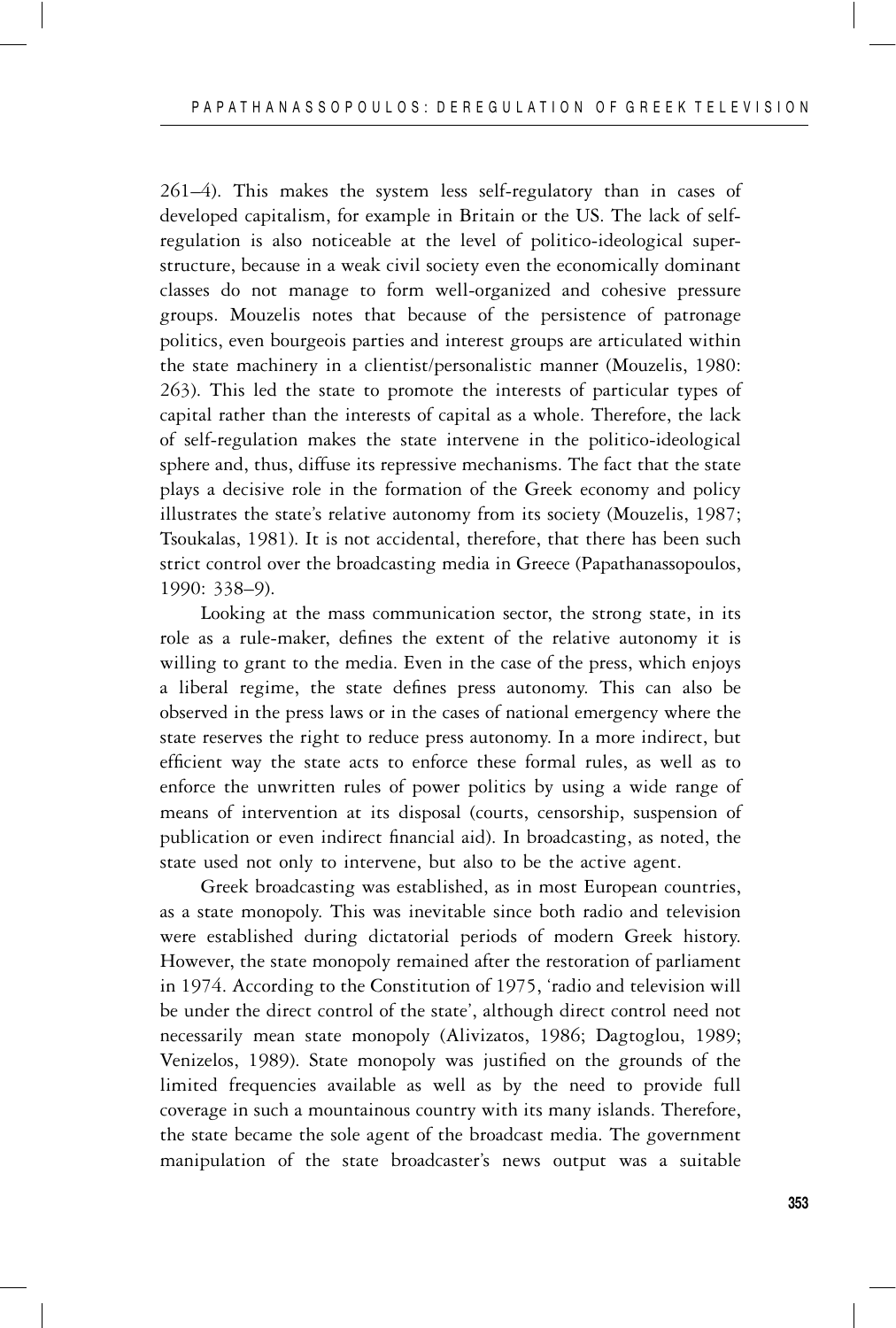example of the dirigist role of the state, since it traditionally reflected and reinforced government views and policies.

As a result, ministerial censorship was common practice and state control greater than was usual elsewhere. The general pattern of the Greek state broadcasting media was (and still is) that a transfer of political power would be followed by an equivalent changeover in the state media institutions' executives. In other words, all key radio and television appointees were politically sympathetic or affiliated to the government of the day. The outcome was that news and editorial decisions had to follow the government line on a whole range of policies and decisions. Since the restoration of parliament, the average 'life' of a director-general of the state broadcaster (ERT) has been just 12 months. This tight state control has dominated Greek broadcasting and doomed even the most capable and well-intentioned executives to failure. Thus, it is not surprising there has been a high turnover in high level posts in state broadcasting.

This paternalism of the Greek state, in particular, has remained one of the most important features of the state electronic media. It is not surprising, therefore, that any proposals with regard to reorganization of the state broadcaster have never really been adopted by the government of the time. Both the Conservatives (1974–81) and the Socialists (1981–89) when they were in power never gave the state broadcaster any autonomy. The few changes introduced by the Socialists in the broadcasting media were either superficial or short-lived (Katsoudas, 1986, 1987; Papathanassopoulos, 1990).

The strict and monolithic position of the government in relation to broadcasting could not be maintained. This, however, was not due to any specific policy. Instead, it was the outcome of the government's weakness and failure to invent tactics to overcome the reactions and pressures led by external constraints and internal forces.

#### **Deregulating Greek broadcasting**

The deregulation of Greek broadcasting, as in other European countries, was the outcome of the internationalization of broadcasting in relation to the pressure from domestic forces. As an EC member, Greece was also subject to the Community's policies (such as the 'Television Without Frontiers' Directive) and the wider European political environment. This helped domestic neo-liberal forces and private interests to lobby for the advent of market forces in the sector. However, the break-up of the state broadcasting monopoly came only after *direct* action. In effect, it was due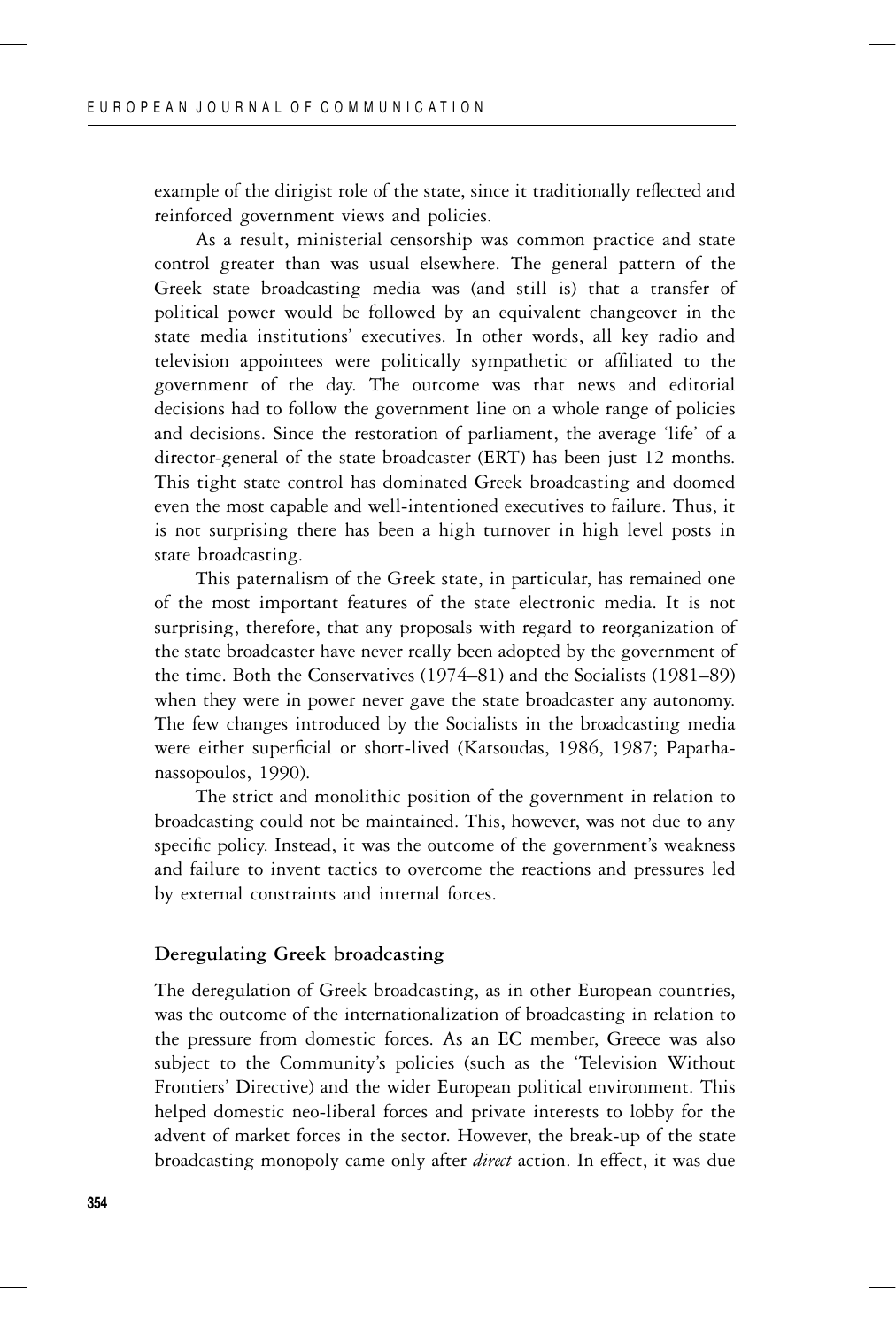to the weakness of the government to respond with any coherent policy to the forces favouring the demonopolization of the sector (Papathanassopoulos, 1990: 391–4).

In the aftermath of the 1986 municipal elections, the mayors of Athens, Thessaloniki and Piraeus, all leading members of the Conservative opposition, went ahead and launched radio stations in their respective cities. Their example was followed swiftly in other cities and municipalities. Because of this unexpected action, the government could not devise any tactics to secure its vulnerable position. On the contrary, the government of Andreas Papandreou tried to defuse the situation by announcing that his government intended to liberalize radio frequencies and to restructure the state broadcaster. The outcome was a proliferation, if not explosion, of radio stations, mainly in the big cities, and, of course, the entry of purely commercial stations. This appeared to be the model for breaking up the state's television monopoly. In January 1988, the mayor of Thessaloniki commenced retransmitting programmes received from the satellite channels by distributing them to the UHF frequencies in the city. The government took the mayor to court for his apparent violation of ERT's monopoly. Later, when the mayors of Athens and Piraeus announced their intention to launch television channels, the government again tried to respond rapidly. ERT started retransmitting satellite channels through the UHF frequencies to Greece's largest cities.

The government, on the other hand, realized that the satellite *trial* would not last for ever. Before the 1989 general elections, it announced its intention to deregulate the television sector. In doing so, the government wanted to obtain a tactical advantage over the developments in television and to reverse the defensive and weak position into which the recent initiatives had placed it. This defensive position was also related to the government's lack of popularity, especially with regard to allegations of financial corruption (Pretenderis, 1989: 8). The government appeared to believe that by deregulating television it could strengthen its position. It would be able to argue that it was the first Greek government to lead the country into the new era of 'free' broadcasting. A short while before the June 1989 elections, the government set up an interparliamentary committee to assess the feasibility of private television stations in Greece.

At the same time, a number of private interests (mainly publishers and business people) were 'snapping at the heels' of the government to be granted a licence. The government played a 'hot and cold' game, especially with the publishers. Its tactic was to postpone any decision by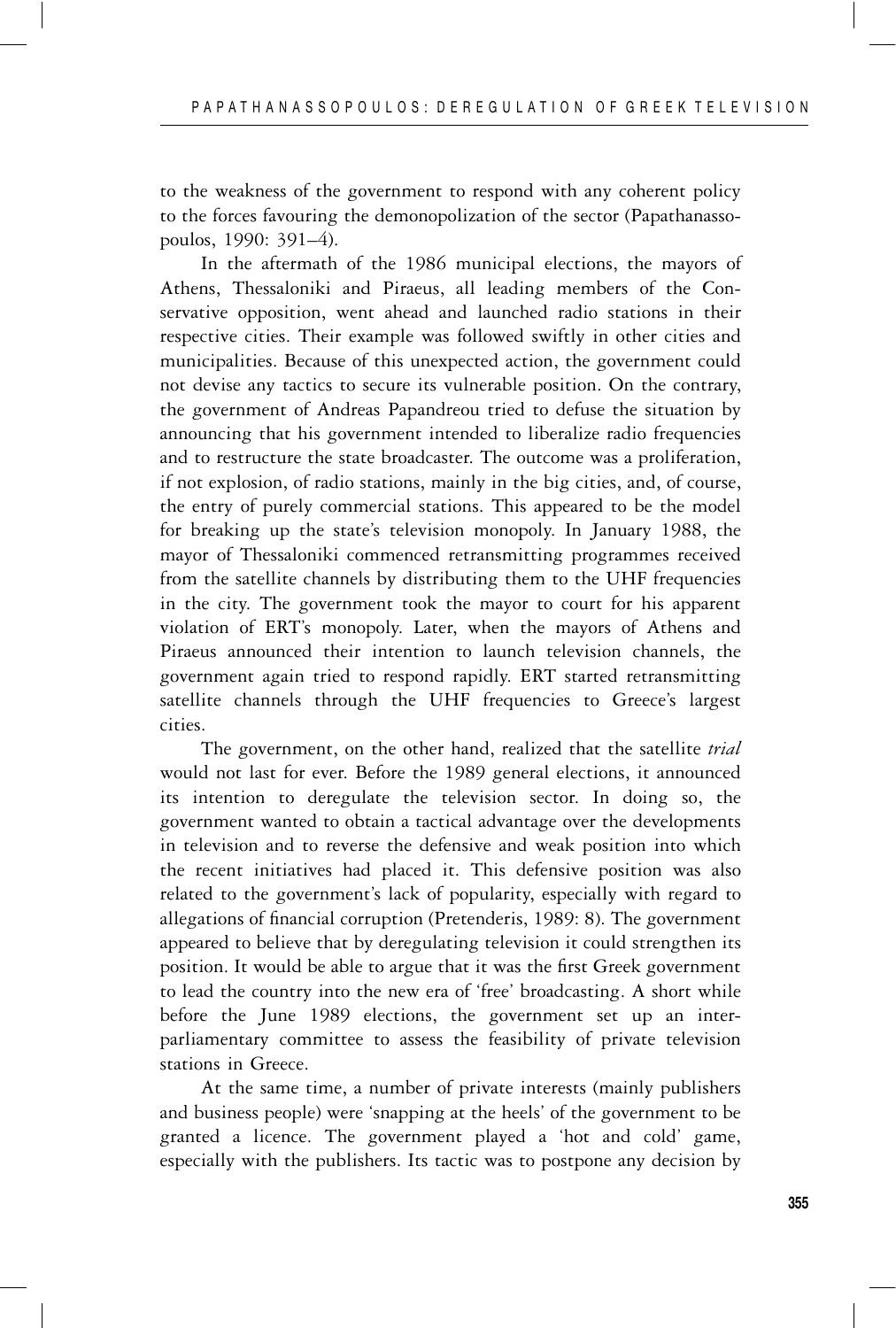arguing that 'legal problems' linked to the new regime should be resolved first, and then it would license the private channels. As in Italy in the mid-1970s, when the political authorities have become too weak to implement or form any policy, it is much easier for private interests to achieve their own goals.

The successor to the Socialist government, an unprecedented coalition between the Conservatives and the Left, announced that it would restructure the broadcasting sector. Indeed, the coalition government permitted the operation of 'non-state' television channels and created a regulatory body, the National Broadcast Council (NBC), to oversee the industry. At the beginning, it seemed that the state had recovered its position. In reality, the political scene was unstable and Greece was going from one election to another. This lack of political stability gave private interests the opportunity to launch their own television stations. First was Mega Channel, owned by Teletypos, a group of the most powerful publishers in Greece. Although Mega Channel was granted a temporary licence to broadcast from the Greek government, others 'did not bother' to get a provisional television licence. They could do exactly what the Conservative mayors did when their party was in opposition. In effect, transmitters sprung up all over Greece. According to some observers, the market became a 'television jungle', since no one knew the exact number of stations which were in operation — most of them on a de facto illegal basis.

# **The licensing game**

When the Conservatives came to office after the April 1990 elections, it was hoped that they would manage to sort out the broadcasting situation. Unfortunately, this was never realized, since the Conservative government remained indecisive in its first years in office. This indecisiveness could also be due to the fact that after a while the press and some radio and television channels became highly critical of the Conservative government's policies and actions. Relations between the government of the New Democracy, headed by Prime Minister Constantine Mitsotakis, and the media were in a bad state. The Conservative government consistently attempted to shift the blame for its policy blunders on to the media. One of these attempts was the introduction of a law (December 1990) banning the publication of terrorist proclamations in the press.<sup>1</sup> As Greek journalists observed, the Conservative government had an aggressive attitude towards the media — a result of the media's criticisms of inconsistencies. As others noted, the government's tendency was to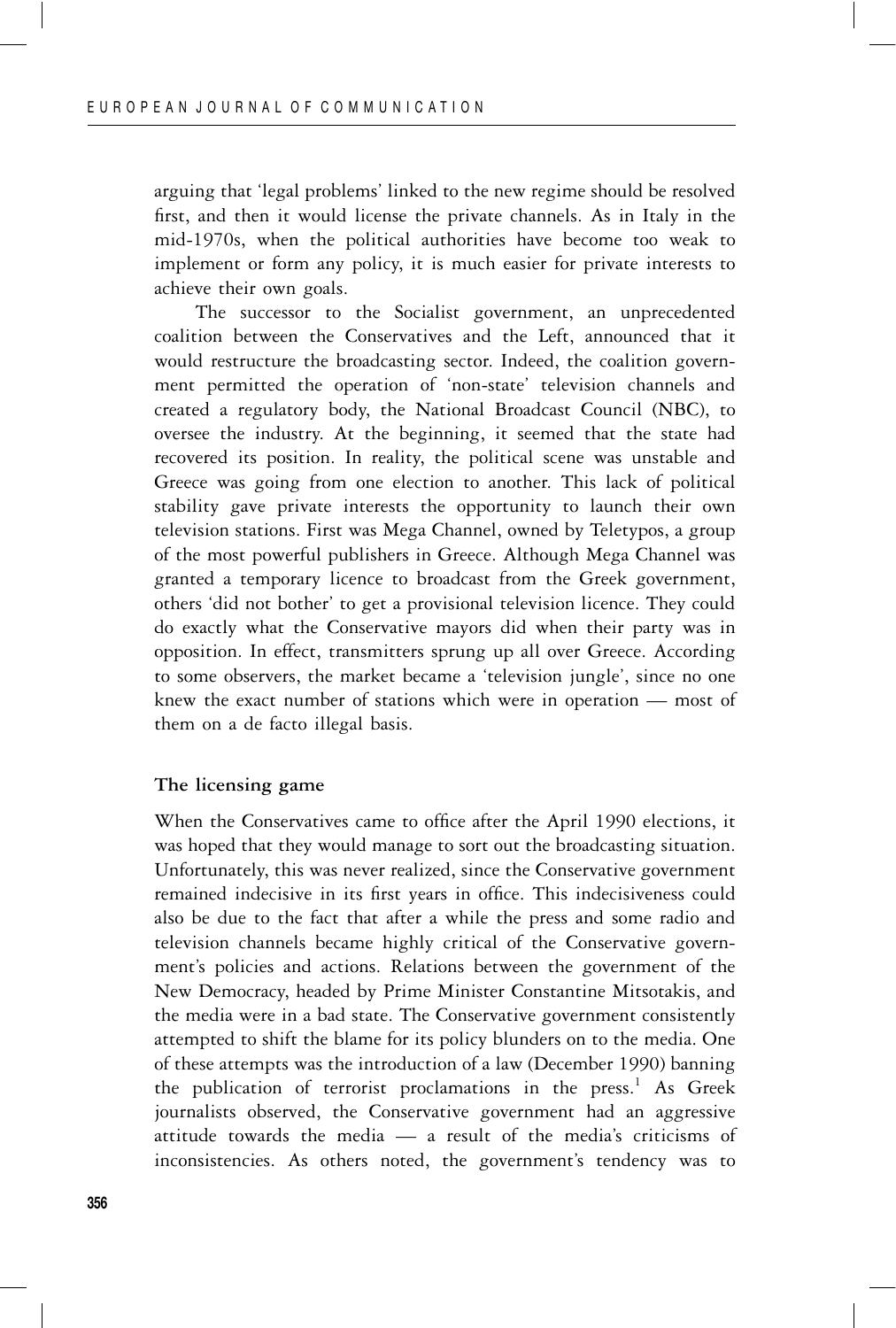attempt to control the media, not just the state media but the private stations too.

The Conservative government frequently introduced laws that provoked strong reactions among the media. The government, in most cases, later attempted a compromise. As one leading journalist said, this was the Conservative government's political style, to react spasmodically.<sup>2</sup> To be fair, it seems that each government in Greece has its own different perceptions concerning the role of the media. Every party, when in opposition, champions the cause of press freedom and attacks the government that, traditionally, does whatever it can to tame the media. When the opposition party comes into power, it reverses its stance. For example, as noted above, when the Conservatives were in opposition they challenged state monopoly. When they were in power, they tried to prevent Sky 100.4 FM radio station launching its television channel. The main reason was that Sky was (and is) the top rated radio station in Athens and, at that time, was extremely critical of the Conservative government. When the station tried to install its television antenna on Hymettous in January 1992, the government sent the police to prevent this. The incident became a major issue in domestic politics, with each party trying to benefit. Needless to say, none of the channels held a licence to broadcast at that time. This incident simply demonstrates that such direct action with regard to the broadcasting industry is still efficient. The government sought to establish an effective tactical advantage. However, it found it extremely difficult to correspond to the pace of events. This was due to the fact that, on the one hand, the Conservatives were struggling to maintain their majority in parliament and, on the other, they were facing serious internal problems.

Therefore, as in Italy in the mid-1970s, when governments or politicians are too weak to form a policy or devise tactical advantages, when there is such political instability, the pressures of private interests and forces appear to be successful. As noted above, the Socialist government was too weak in the late 1980s to react to the political environment. Its successors, the coalition government formed by the Conservatives and the Left, was short-lived (only three months). The same applies to its successor, an all-party government which was too involved in preparing for the next elections to come into conflict with the media. The Conservative government was also weak since it was always in danger of losing its small majority in parliament. It was no coincidence that within a short time Greek private television came to dominate the sector (see Table 1).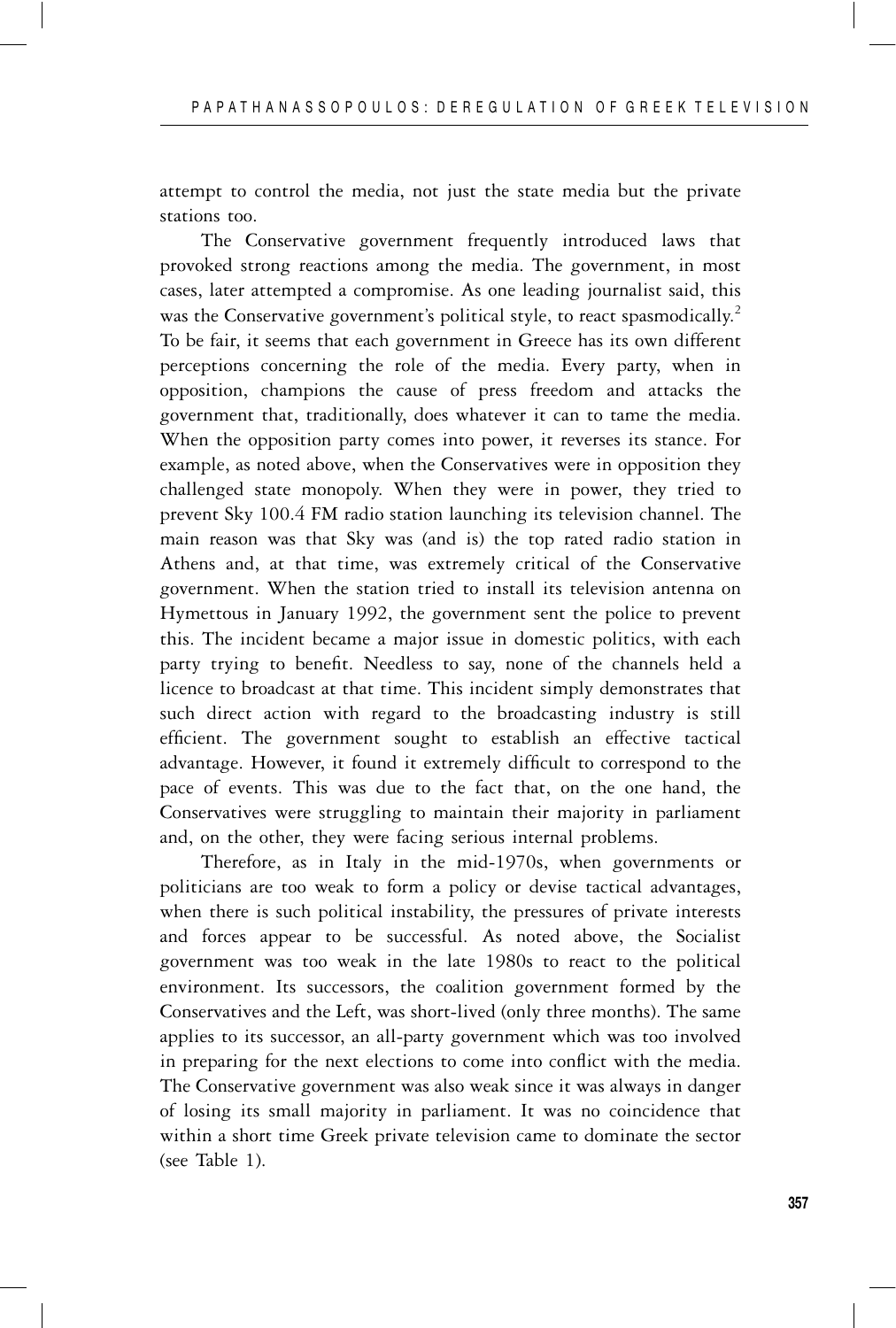| Channel   | $1989^{4}$ | $1989^{b}$ | 1990 | 1993 | 1995 |
|-----------|------------|------------|------|------|------|
| ET1       | 37.3       | 21.1       | 19.7 | 7.9  | 4.6  |
| ET2       | 24.3       | 12.6       | 8.7  | 5.3  | 3.3  |
| Mega      |            | 35.3       | 30.6 | 33.2 | 25.8 |
| Antenna   |            |            | 18.5 | 30.5 | 25.7 |
| Sky       |            |            |      |      | 14.7 |
| Star      |            |            |      |      | 12.5 |
| Satellite | 14.2       | 10.7       | 5.3  | 1.5  | 0.8  |
| Video     | 10.3       | 5.8        | 4.7  | 2.8  | 1.8  |
| Others    | 13.5       | 8.5        | 12.5 | 18.4 | 14.3 |

**Table 1** TV viewership in Greece in the deregulation years (market share in percent)

*a* Before the entry of private channels.

*b* A month after the entry of Mega channel.

*Source*: AGB Hellas.

During its term in office the Conservative government often announced its intention to grant broadcasting licences; however, the licences were not granted. It became obvious that the awarding of licences was a part of the domestic 'political game'. The Conservatives tended to announce that they would award the licences after a political dispute with the radio stations.<sup>3</sup> Hopes of bringing order to the 'free-forall' broadcasting environment were raised in January 1993, when the NBC announced its licence recommendations. However, once again, the whole procedure of granting licences was coloured by 'hot' politics.<sup>4</sup> It seems that the Conservative government was attempting to use the licences as a way of gaining a tactical advantage in the face of the 1993 general elections.

When the Socialist Party of Andreas Papandreou came to power after the 1994 elections, it announced that it would re-examine the whole regulatory environment as well as licences. One of its first actions was, however, to grant licences to Sky TV and 902 TV. Both channels had been banned by the Conservatives, and Sky in particular was very supportive of the Socialists during the elections. However, up to the time of writing, only non-official licences have been granted to the stations.

The reason for the 'non-action' policy by the governments during these years seems to be simple. Due to the fact that government and politicians have lost control of television — which is now the dominant medium of information (see Table 2) and television channels frequently follow a critical stance to government policies and to politicians — they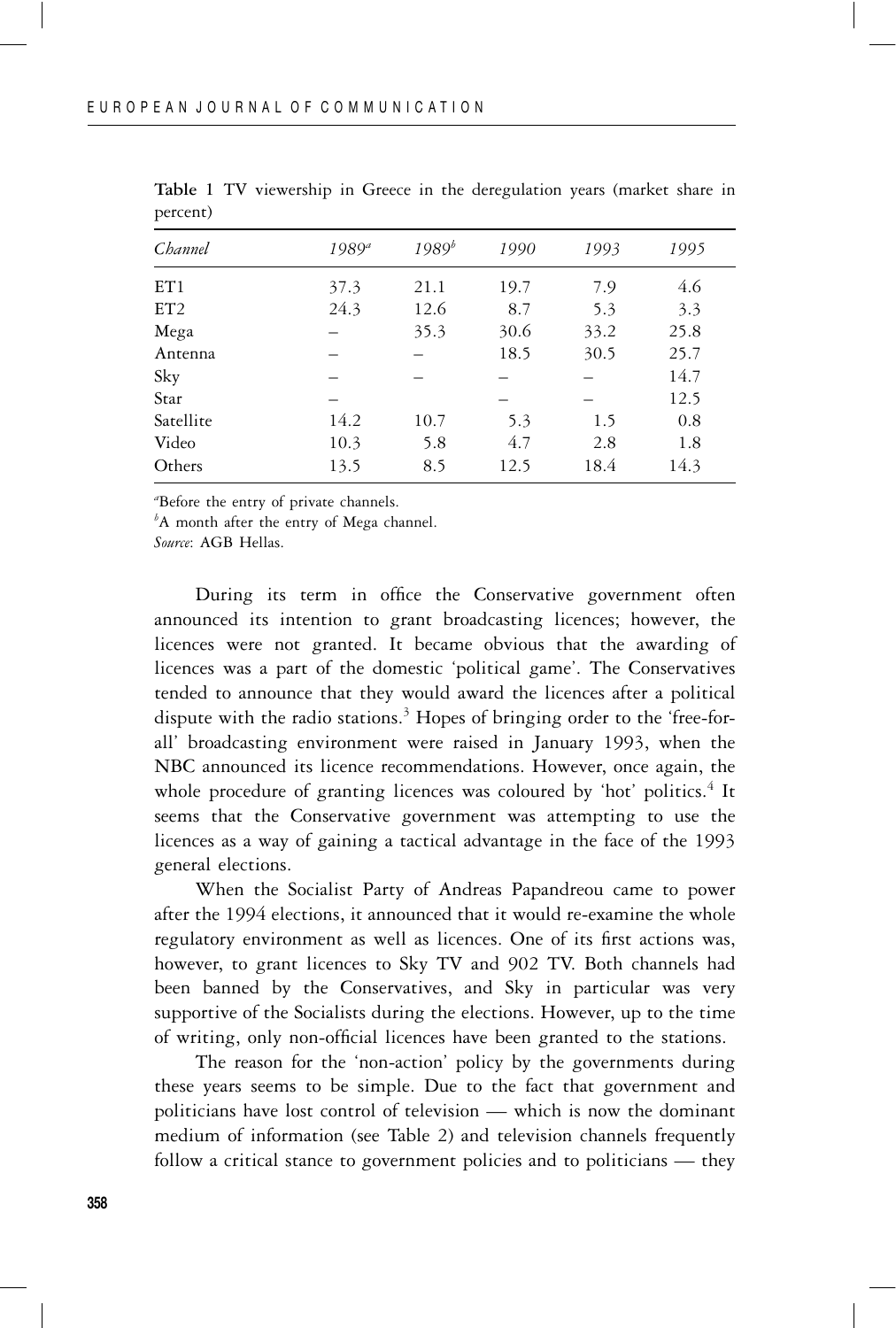| Medium        | Total | Men | Women |  |
|---------------|-------|-----|-------|--|
|               | (%)   | (%) | (%)   |  |
| Television    | 69    | 61  | 76    |  |
| Evening press | 15    | 21  | 17    |  |
| Radio         | 11    | 12  | 10    |  |
| Morning press |       | 4   |       |  |

**Table 2** From which mass medium do you get your daily information?

*N* = 2000: 986 men, 1014 women.

*Source*: *Trends* (MRB Hellas, 1992)

continue to play this 'hot and cold' game with the broadcasters. In effect, what they are saying is 'you be nice to me and you might get an official licence'. It is no coincidence, as noted above, that the Conservative government started the licensing procedure a few months before the elections. It is no coincidence that the present Socialist government have made statements about the allocation of the radio and TV frequencies (the map of the frequencies, as it is called) for more than a year, without announcing its final decision. It is no coincidence that the present Socialist government created a new broadcasting law (Law 2328 in 1995) which has not been implemented yet, as most other broadcasting laws. The fact that Law 2328 only needs the publication of 35 presidential decrees in order to be implemented illustrates this. Additionally, even the regulatory body which was formed to oversee the sector has been largely inactive, regardless of its recent fining of some stations. Even the fines have to be approved by the Minister of the Press and the Media.

In short, the deregulation of Greek television had led to an unregulated environment. Ever since, the governments have sought ways to control it, or gain some political advantage from the situation. The dominance of private television as well as the downgrading of political parties have made it increasingly important that politicians have good relations with media owners. And it is no coincidence that some politicians have started accusing the media, mainly referring to television channels, of doing 'whatever they want'. It is no coincidence that the exprime minister Constantine Mitsotakis, when in power, cited the 'web of interests of media publishers' as the main reason for his losing power. It is no coincidence either that the present chair of the parliament has attacked the media many times, especially their owners, on the grounds that they use their channels in order to promote their business interests. Similar statements have been made by politicians too without any results. Recently, the government announced a regulation to oversee the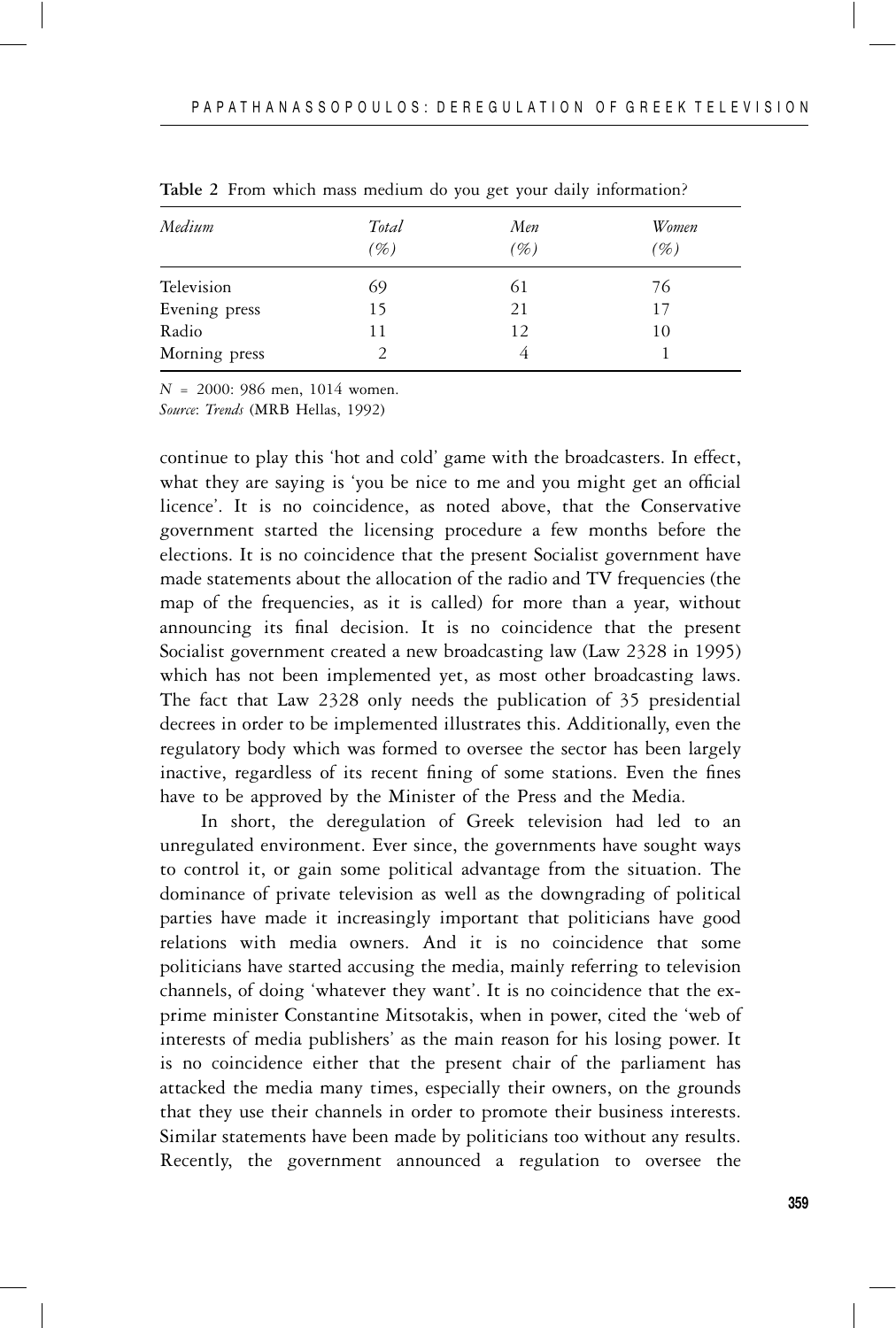'transparency of media ownership'. Few, however, believe that this will be implemented. This is reminiscent of the various attempts made by Italian politicians to control the issue of media cross-ownership. On the other hand, the media, television channels in particular, argue that they perform a watchdog function, acting on behalf of the public as an independent check on politicians' and other elite's behaviour. By doing this, they claim to make politicians, state bureaucrats and commercial interests accountable to the Greek people.

The fact is, similar to Italy, Greek broadcasting is an unregulated environment, with no rules. Within eight years or so of TV deregulation, it has become clear that when the politics of the day become the determining factor in shaping the reorganization of broadcasting, it is bound to produce less than ideal results and many side-effects. In the following section, I attempt to describe some of them.

# **The side-effects of a haphazard deregulation**

The main side-effects of the deregulation are the dominance of private interests, a sharp decline of the state broadcaster, a lack of supervision and the total dominance of market forces.

#### *Media cross-ownership*

What is interesting from the history of broadcasting deregulation in Greece is the entry of publishers and other entrepreneurs into the broadcasting arena (this is similar in most cases in Europe). In effect, Law 1860 of 1989 implies that the most suitable candidates to operate a TV station are the newspaper publishers or those who have media experience, as well as the local municipalities. Since the local municipalities have neither the expertise nor the resources to form and operate their own TV stations, it becomes obvious that the law indirectly favours the publishers. Thus, it is not surprising that the publishers have moved into the broadcasting landscape with an impressive speed. For example, Mega Channel is owned by Teletypos, a conglomerate of publishing magnates whose combined assets cover half of the country's written media; Antenna TV is owned by the owner of a radio station, and so on. The same applies to Sky TV.

Greek newspapers are widely recognized as being political rather than business ventures, which raises questions about the new TV magnates' motives. Some politicians and analysts are concerned about how easily and quickly the media sector has come to be concentrated in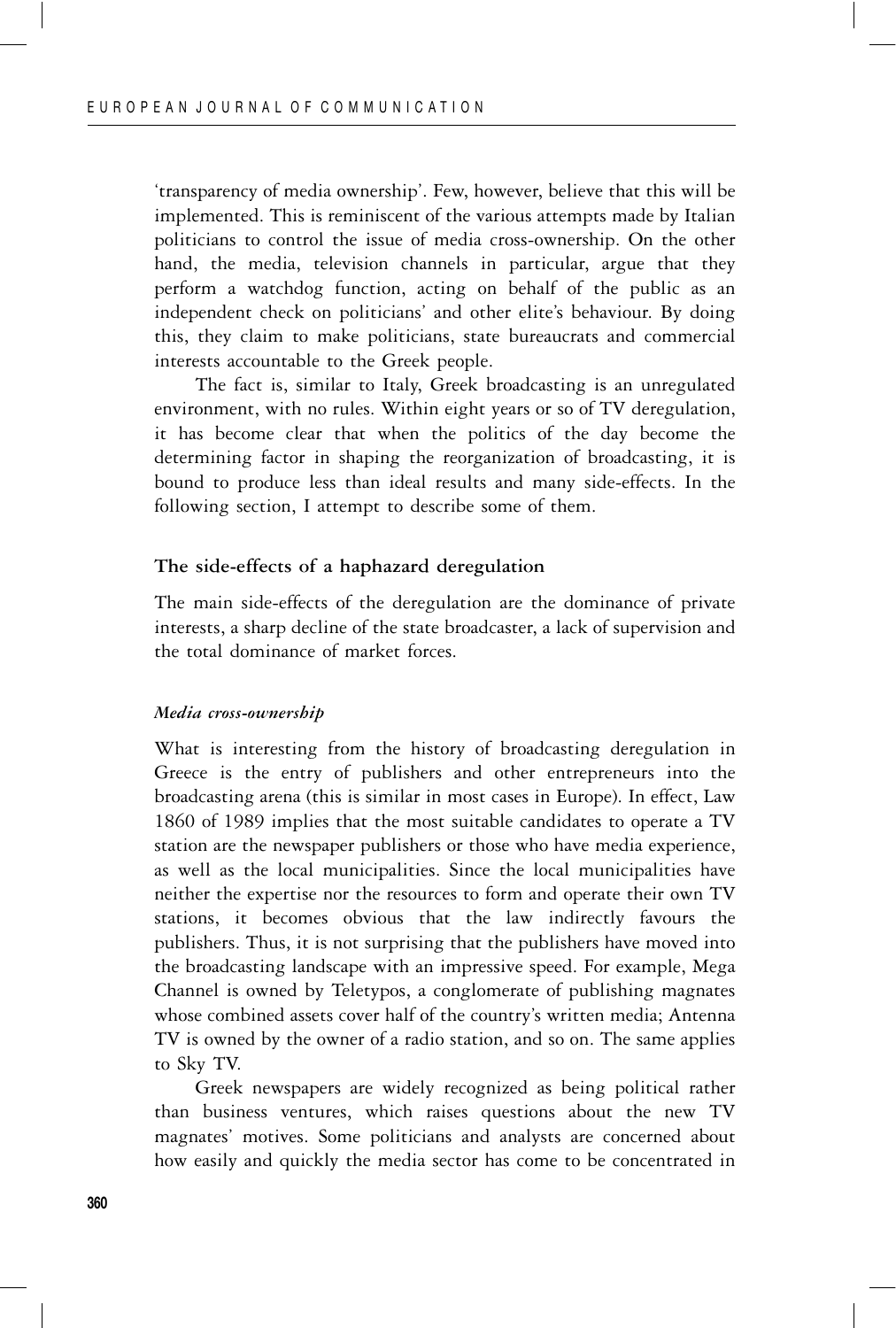the hands of a few influential media magnates. To a certain extent, the new television environment seems to have largely copied the situation in the press. There are clearly too many stations for such a small market. In effect, all TV stations face severe financial problems. This has made politicians wonder about the real intentions of their owners. But neither the previous nor the new law, regardless of their specific provisions such as single investors and shareholders of private channels being limited to no more than a 25 percent share, or owners who have business interests in the state sector having to name their shares — have not been implemented, at least up to the time of writing this article.

# *More productions***,** *more talk***,** *more information***,** *more sensationalism*

In spite of uncertain political conditions, private channels have started producing and commissioning domestic programmes — since the latter attract more viewers in their battle for ratings. It is not a coincidence that domestic productions dominate prime-time hours. Overall, however, imported programming has been the mainstay in the channels' schedules. As regards the overall quality of television output, the picture is not very clear. First of all, one must acknowledge that there has been a democratization of television output from political interference as well as the fact that information is now supplied in a much better fashion. Governments nowadays influence the state broadcaster less, mainly due to the fact that viewers prefer the information and current affairs programmes supplied by private broadcasters. The fact is that on the TV news of private channels, news reporting on policy or economic issues comes second to social (mainly crime and disaster-related) issues. Although when there is some conflict within a party it also becomes a headline. In stark contrast to the TV news bulletins when television was under state monopoly, those produced by the present private channels are dominated by domestic news, all stories need to be accompanied by visual material, a new category of crime-related news has been inserted and cultural news is negligible. But one has to admit that the contemporary TV news is faster, less boring and, at least, the newscasters are what they are *supposed* to be — not readers of government's announcements as they were in the past.

Meanwhile, programme schedules have also lengthened considerably and entertainment programming has considerably increased. Regarding concerns over the standards of programming quality, this is something that depends on how one describes and understands the term 'television quality'. The fact is, however, that there has been a tremendous increase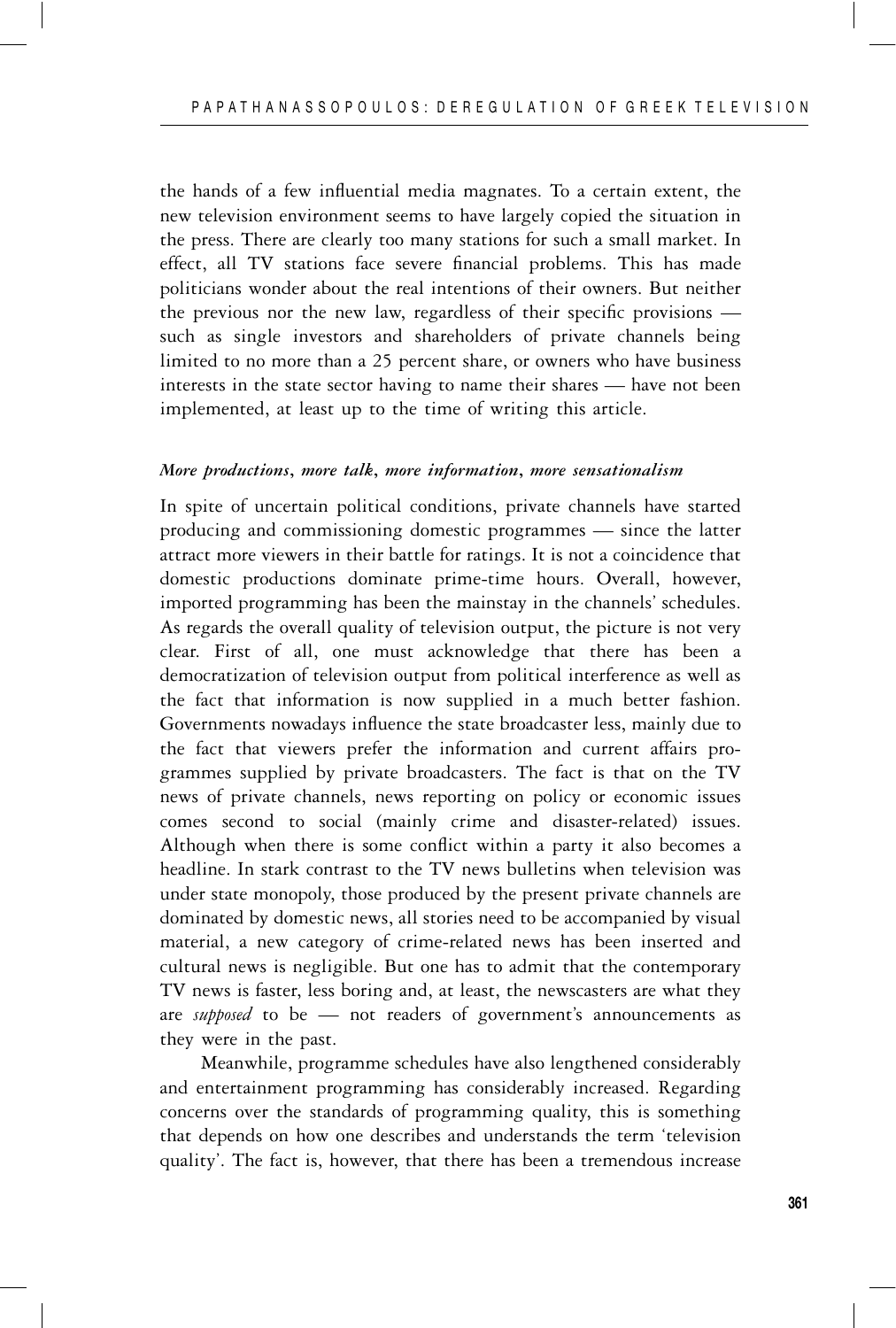| Time  | ET 1         | Mega Channel | Antenna TV   | $Sk\gamma$ TV |
|-------|--------------|--------------|--------------|---------------|
| 19.00 | Greek series | Game show    | Game show    | Greek movie   |
| 19.25 |              |              | Greek series |               |
| 19.30 | Greek series |              |              |               |
| 19.50 | Documentary  | Game show    |              | Talk show     |
| 20.00 |              |              |              |               |
| 20.15 | <b>News</b>  |              |              | <b>News</b>   |
| 20.30 |              | <b>News</b>  | <b>News</b>  |               |
| 21.00 |              | Greek sitcom | Greek sitcom |               |
| 21.30 | Sports       | Greek sitcom | Greek series |               |
| 22.00 | Movie (EEC)  | Greek series |              | Movie (US)    |
| 22.30 |              |              | Talk show    |               |
| 22.40 |              | Talk show    |              |               |
| 23.00 |              | Greek series | Movie (EEC)  | Talk show     |

**Table 3** A typical weekday (Tuesday) prime-time programming schedule on the top four TV channels in Greece (prime-time: 19.00–23.00)

in entertainment and information programmes and a parallel decrease of educational programmes and documentaries. Greek television output is dominated by sitcoms, satire shows, TV game-shows, soap operas, movies and TV movies as well as informational programmes (see Table 3). For some TV critics, the private channels seem to be glorified versions of tabloid newspapers. Since 1993, there has been an increase in 'human interest' talk shows (mainly copy cats of the US television formats) but a decline of the talk shows which would invite politicians to participate. The reason for the rise of talk shows in general is, as elsewhere, that they are cheap to produce. One of the reasons for the decline in political talk shows is the lack of appeal of politicians, since they only used to invite a certain number of the 'telegenic' politicians, which eventually bored the viewers, as the ratings demonstrated.

One of the side-effects of TV deregulation has been the increase in the prices paid not only for popular domestic productions but also for imported programmes, especially from the US. An example of this was the soap opera *The Bold and the Beautiful*. The series was broadcast by ERT and was one of its highest ranked series. ERT, as the press reported, decided not to bid for the new episodes of the series because the distribution company asked too much per episode. The private television station, Antenna TV, got the new series, by paying \$8200 to the US distributor (New World) for each half-hour episode. It should be noted that the amount paid by Antenna TV was a record for such a programme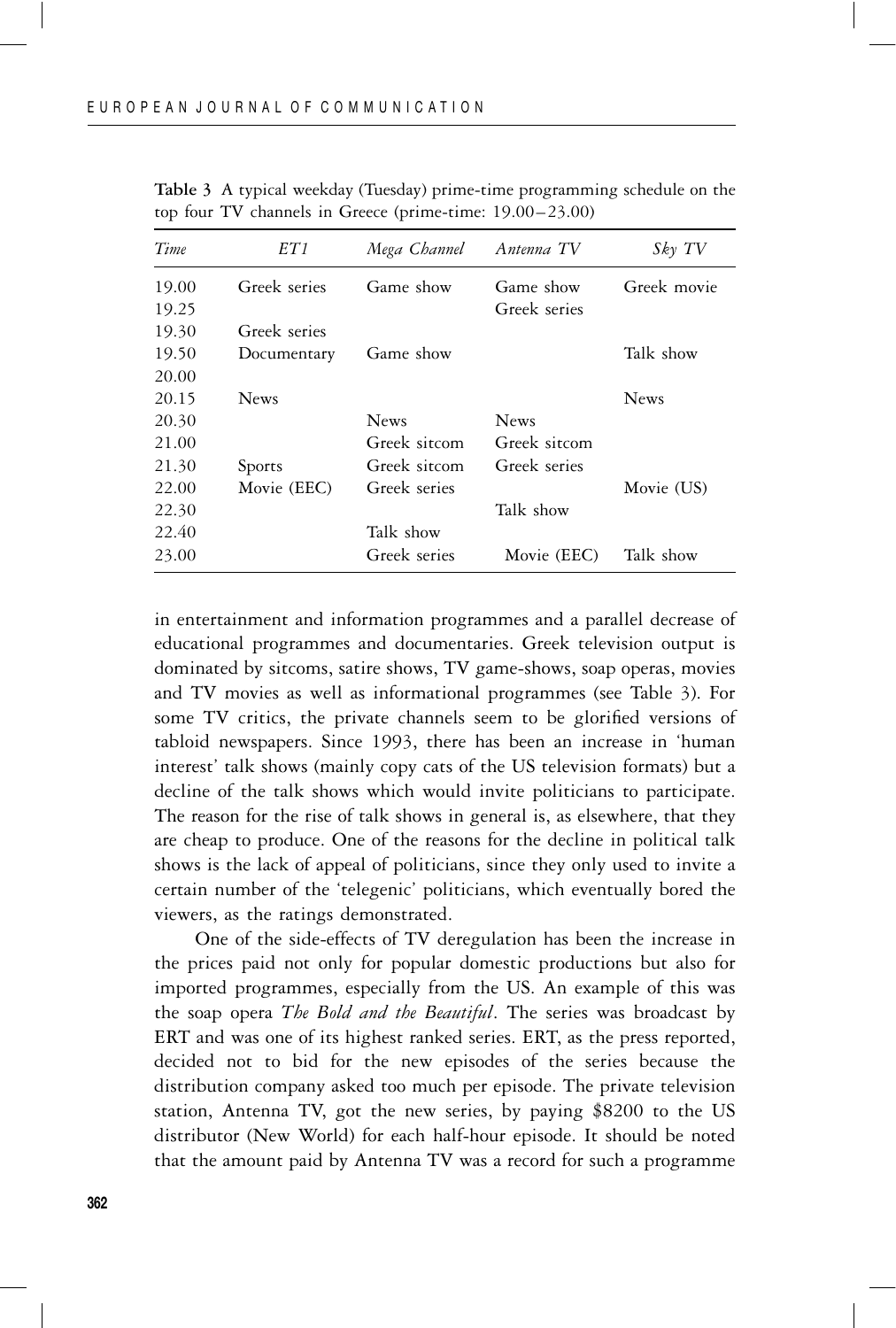in 1992. ERT used to pay \$2400 per episode. *Santa Barbara*, another US programme distributed by New World, was considered equally as expensive, and cost Mega Channel \$2100 per half-hour episode in 1992. When a new channel, Sky, wanting to increase its profile in the ratings, bought these programmes, it paid, for example, \$20,000 per episode for *The Bold and the Beautiful*.

The result is that the Greek television market has been highly competitive. Fierce rivalry for viewers and advertising revenue takes place in stark contrast to the highly monolithic environment of the past. The growth of the television sector has opened up the economy for new actors, in contrast to the comparatively closed system of the past. Regardless of its excessive commercialization, if not dramatization, the television system of the 1990s appears more open and pluralistic than its predecessor of a decade ago.

# *The sharp decline of the state broadcaster*

From the very first year of their existence, two private general entertainment channels, Mega Channel and Antenna TV, have dominated the TV sector in terms of audience and advertising expenditure. Together they account for 60 percent of TV audiences and 75 percent of TV advertising expenditure, forming a duopoly. However, Mega and Antenna have faced competition from newcomers — Sky TV and Star Channel. Mega's audience share dipped below 30 percent for the first time in 1994 (see Table 1). It seems unlikely, however, that any newcomer will be able to mount an aggressive enough challenge to dislodge either Mega or Antenna.<sup>5</sup> While the political parties were climbing on and off the commercial bandwagon, they gave no real thought as to how to renovate the public sector and redefine the concept and mission of public service broadcaster. The emergence of private stations has been disastrous for the public broadcaster. Audiences of the ERT channels have declined (ET1 9.08% and ET2 5.6% in 1992, down to 4.6% and 3.3% respectively in 1995), which has resulted in large advertising losses. In effect, ERT's three channels have witnessed a steady erosion of the market share since the launch of private TV in late 1989 — in effect, the sharpest decline among Western European state broadcasters. ERT's current cumulative debt is 45 billion drachmas.

The paradox is that few disagree that the state broadcaster is too bureaucratic and overstaffed. Whenever a report or a proposal for changes is published, it provokes controversy. The outcome, up to now, is nonaction and the decline continues. For example, a consultant's report in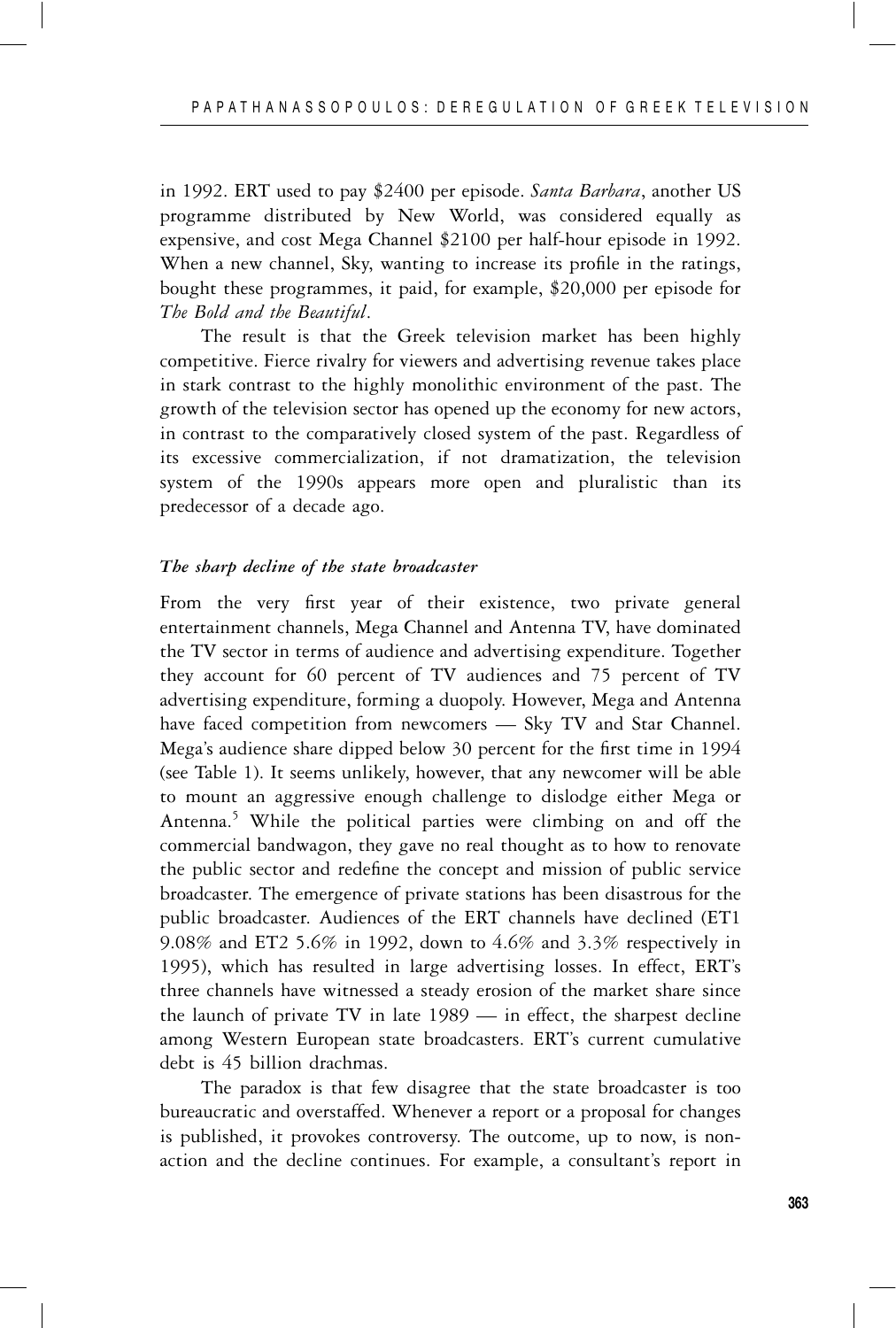1991 recommended sweeping changes be made at ERT, if it is to wipe out its debt and be a competitive force in the future. Some of the report's recommendations aroused political controversy and even strikes among the staff of ERT. A recent proposal, in 1996, by ERT's director-general, aiming to reorganize the state channels — making ET1 an entertainment channel and ET2 an information channel — again provoked a furore among the personnel.

The outcome, in general terms, has been a pattern of changing ERT's director-generals. They change on average every 12 months. This is disastrous for the long-term planning of ERT. The main problem of the state broadcaster is that it still remains, although not overtly, under government control. An example was the sacking of ET1's directorgeneral at the instigation of Prime Minister Andreas Papandreou (May 1994). Mr Papandreou, on an official visit to the US, was said to be furious over the station's failure to carry the funeral of the country's economy minister George Yennimatas as lead item on the main evening news bulletin (the funeral was, however, the first news item on all the private TV channels). In short, within six years, the state broadcaster has become a minority service, in terms of TV ratings and advertising revenue. This makes it difficult to justify even its licence fee (collected via people's electricity bills). Moreover, ERT faces an uncertain future. This is because if it offers the same populist programming as its commercial rivals, viewers may resent ERT channels, since they will get the same programming offered by the private channels. If it adopts a more quality programme 'diet', it may lose more viewers.

#### *A powerless regulatory body*

To complete the picture of the unregulated environment of Greek broadcasting, one has to refer to the lack of any supervision. The NBC was formed in 1989 to oversee the audiovisual sector and to act as a 'buffer' between the government and the broadcasters. In effect, the NBC has remained passive, if not virtually absent from the broadcasting affairs of the country. The Socialist government increased NBC's powers, but its role still remains an advisory one to the government, who makes the final decisions. On the other hand, during its lifetime the NBC has produced three codes on radio and television stations operating conditions: one on advertising, the second on journalistic ethics and the third on programming. In 1995 and 1996, NBC imposed fines on some stations, but the fines have to be approved by the media minister. The fact that the NBC has remained passive in its first years, has no real powers and is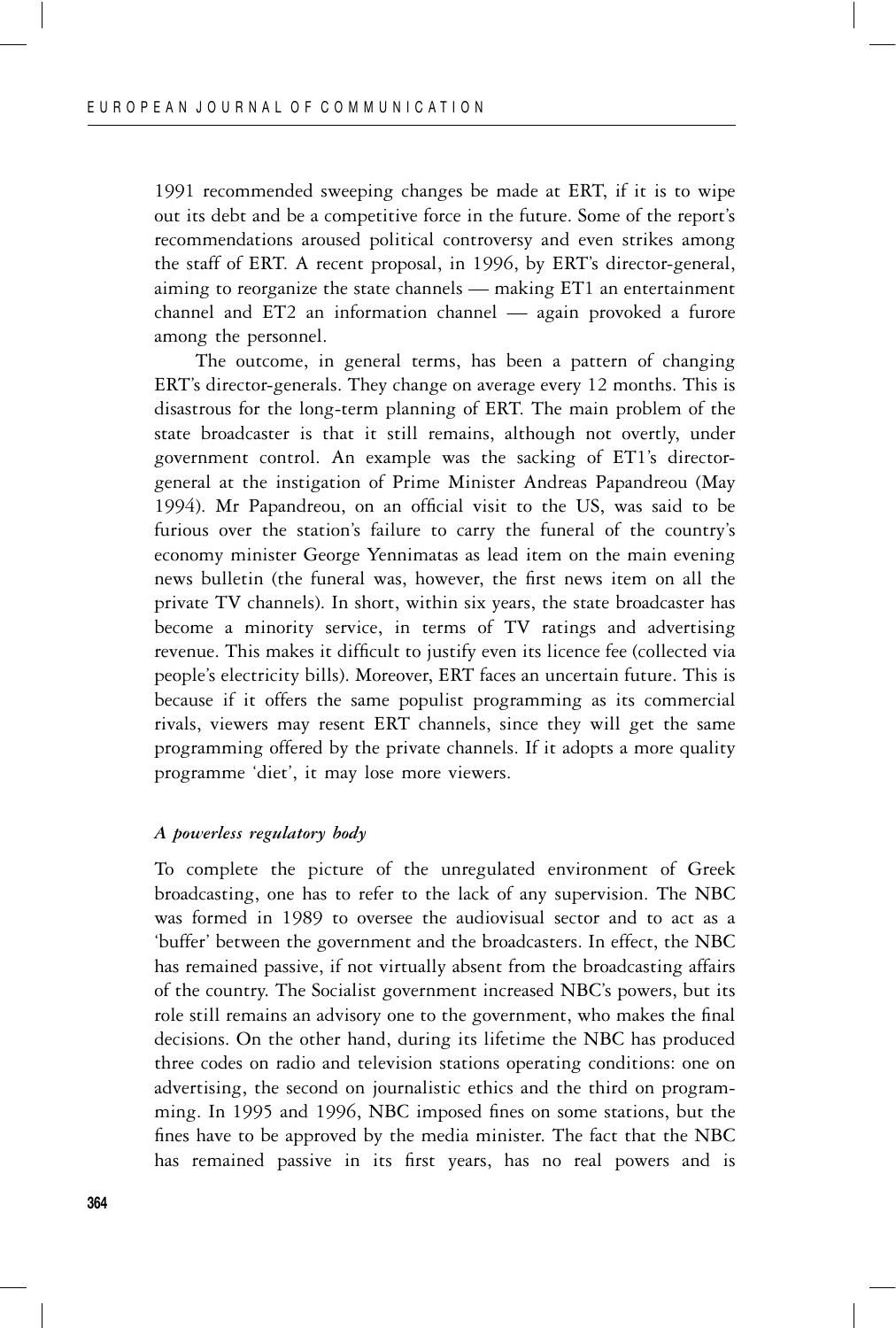understaffed, simply shows how politics dominate the broadcasting sector in Greece. Since the 1993 amendment, the NBC's nine members are now nominated on the basis of their political affiliation. This makes the nomination procedure a contentious issue. In effect, four of its members are nominated by the party in power, four by the opposition parties and the chair by the president of the National Assembly, giving the government the controlling vote. Clearly, the revamped NBC has no more power than before.

# **Towards the end of television chaos**

The deregulation of Greek television, as for radio, was the result of a short-sighted policy followed by the politicians — a knee-jerk reaction to the politics of the time and to electoral speculation rather than a response to the needs of the industry. The situation illustrates that broadcasting has more to do with partisan ends rather than well-organized policy. It is also apparent that general rhetoric as well as speculation, confusion and misunderstanding have replaced any serious thinking about how to build up a new broadcasting structure. Several years on, in a situation of complete television deregulation, politicians want to act to change this chaotic environment. This chaos is not only attributable to broadcasters, but to politicians as well. An example of this is that after three-quarters of a decade, no one seems to know the exact number of the available frequencies that the radio spectrum can accommodate or the exact number of TV stations that currently operate.

Undoubtedly, other aspects of the state's relationship with television have decreased in importance. The government no longer directly controls and censors television news output in the way it used to do under the state broadcasting monopoly. Meanwhile, the role of the state to control the media is ever present. The issue is that it does not seem capable or willing to implement it, although there has been an upsurge of legislative activity.

On the other hand, one has to admit that the Greek broadcasting system has been surprisingly adaptable and flexible in the face of new developments. To understand this, one must remember that this system has worked under Western democratic rule for two decades, and suddenly has had to face all the upheavals that other Western broadcasting systems have taken years to deal with. In other words, Greek broadcasting reflects, to an extent, the political situation in Greece. As Greece adopted parliamentarism before being industrialized, Greek media passed from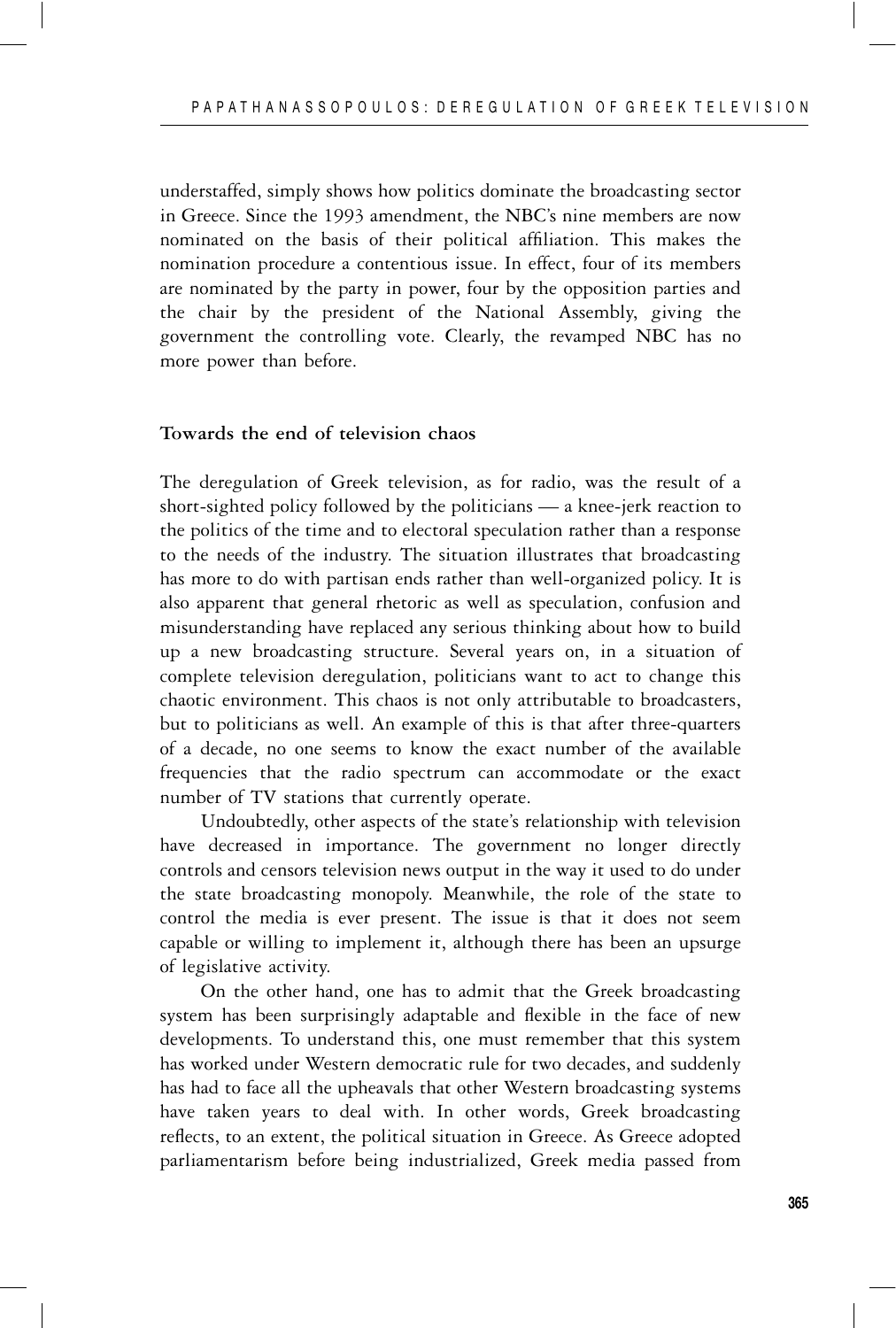handicraft status to an industrial one without having completed the process (Heretakis, 1993).

It seems that the only solution is the formation of a national media policy that will be the result of a consensus across all interested parties and encompass the whole Greek media environment. This is extremely difficult, since the stakes are high and the political situation none too stable. On the one hand, one could argue that the state still remains a powerful regulator and primary definer. On the other hand, the 'strong' state is by no means powerful. Centres of power compete within the vast bureaucracy, which results in the application of tactics, manoeuvres, conflict of interests and so on. The media come in turn to exhibit these contradictions, since conflict and insecurity increase ratings and, in the final analysis, promote their vested interests. In the era of media explosion, political, social and economic inefficiencies, crisis and the related insecurity provide the media with what they need. If politicians do not make firm decisions, regardless of the political cost, the situation will largely remain the same.

#### **Notes**

- 1. In September 1991, seven newspaper editors who defied the new anti-terrorist laws prohibiting the publication of proclamations issued by terrorists groups after attacks, were sentenced and imprisoned. They remained there for 10 days, after which the Athens Union of Publishers and the Union of Journalists jointly relaxed the remaining sentences, thus leading to their release. In the meantime, the issue caused a strong reaction in Greece and abroad. According to press reports the Union of Journalists was asked to compromise because the government did not want to admit that its law was a complete failure as a means to fight terrorism.
- 2. Personal communication with the editor of a Greek daily newspaper, which is not affiliated to the opposition.
- 3. By the end of 1992, the Conservative government had announced three times that it was on the verge of awarding the private channels licences.
- 4. On Friday 23 July 1993, when most of Greece was on holiday, the Conservatives (following a meeting of all ministers concerned) announced that they would grant TV licences to a number of private national and local channels. This announcement took almost everyone by surprise. The licence awards were not without controversy. It excluded two TV stations, apparently for political reasons. The two stations (Sky TV and 902 TV) and the opposition political party claimed that they were excluded because the radio stations they ran were highly critical of the Conservative government and its policies.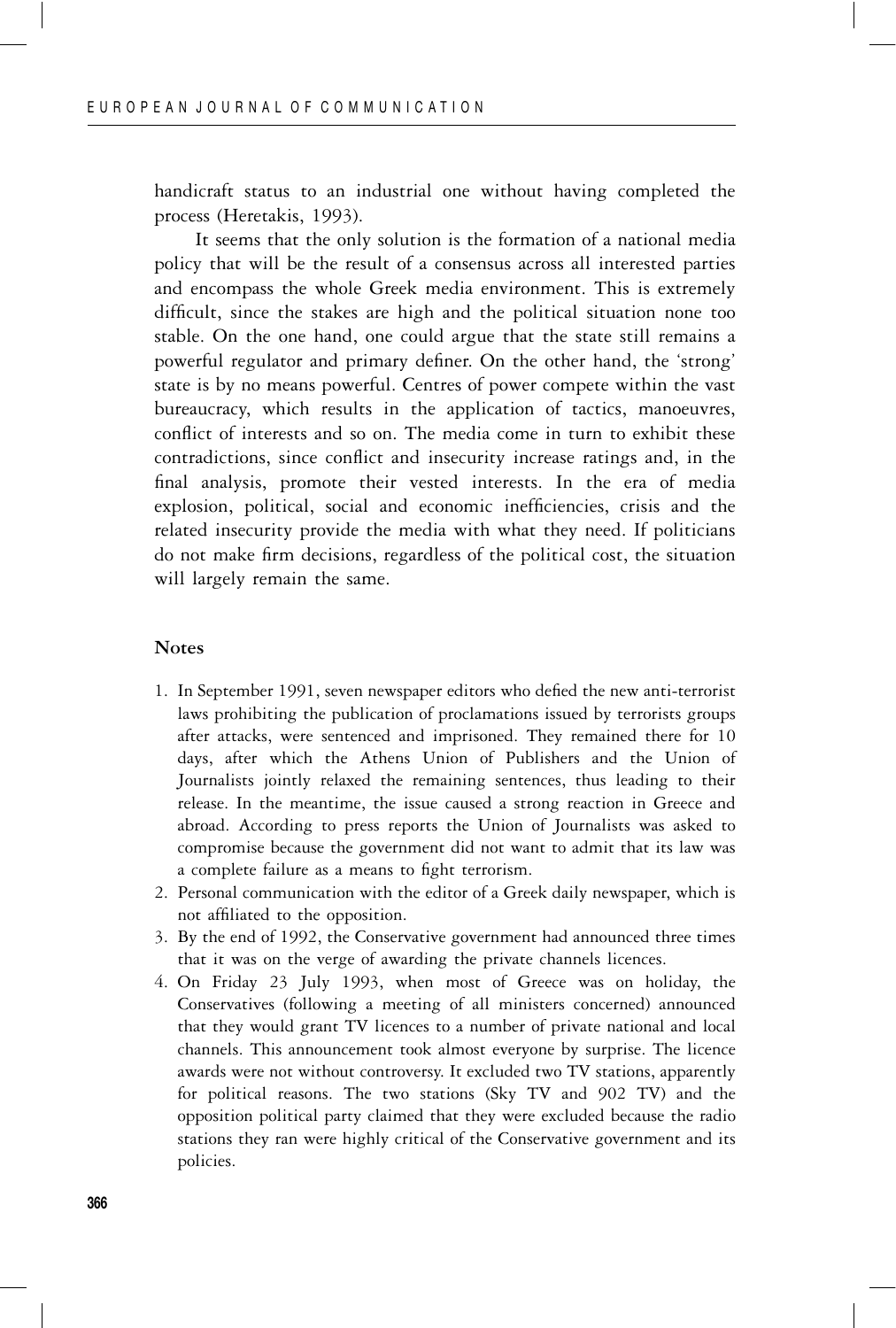5. The battle for viewers, and thus advertising revenue, has also been apparent in a series of confrontations about the ratings research system. Television personnel have questioned the validity of AGB Hellas ratings, the research company which provides the Greek market with TV ratings, on the grounds that 'AGB does not function, purposefully or not, on the basis of professional objectivity, and does not apply the suitable scientific methods'. AGB replied that 'here are names of attributes but lack of arguments'. A committee, which comprised advertisers and TV channels, after monitoring the AGB system concluded that it was working objectively. However, a new confrontation about the ratings research system happened in early 1997 and a new committee was asked to monitor the AGB system.

#### **References**

- Alivizatos, N. (1986) *State and Broadcasting*. *The Regulatory Dimension*. Athens: Sakkoulas (in Greek).
- Dagtoglou, P.D. (1989) *Broadcasting and Constitution*. Athens: Sakkoulas (in Greek).
- Dimitras, P. and T. Doulkeri (1986) 'Greece', pp. 135–45 in J.S. KleinSteuber, D. McQuail and K. Siune (eds) *Electronic Media and Politics in Western Europe*. Frankfurt: Campus Verlag.
- Heretakis, M. (1993) 'The Media Developments and Trends in Greece', *Manager* 2: 50–3 (in Greek).
- Kariotis, T.C. (ed.) (1992) *The Greek Socialist Experiment*: *Papandreou's Greece 1981–1989*. New York: Pella Publishing.
- Katsoudas, D.K. (1986) 'Greece: A Politically Controlled State Monopoly Broadcasting System', pp. 137–51 in R. Kuhn (ed.) *Broadcasting and Politics in Europe*. London: Frank Kass.
- Katsoudas, D.K. (1987) 'The State and Broadcasting', pp. 189–212 in K. Featherstone and D.K. Katsoudas (eds) *Political Change in Greece*, *Before and After the Colonels*. London: Croom Helm.
- Korsos, D. (1987) *Press and Broadcasting*. Athens: Sakkoulas (in Greek).
- Mouzelis, N. (1980) 'Capitalism and Development of the Greek State', in R. Scase (ed.) *The State in Western Europe*. London: Croom Helm.
- Mouzelis, N. (1987) 'Continuities and Discontinuities in Greek Politics: From Elefterios Venizelos to Andreous Papandreou', in K. Featherstone and D.K. Katsoudas (eds) *Political Change in Greece*, *Before and After the Colonels*. London: Croom Helm.
- MRB Hellas (1992) *Trends*. Athens: MRB Hellas.
- Papathanassopoulos, S. (1989) 'Greece: Nothing is More Permanent than the Provisional', *Intermedia* 17(2): 29–35.
- Papathanassopoulos, S. (1990) 'Broadcasting, Politics and the State in Socialist Greece', *Media*, *Culture and Society* 12(3): 338–97.